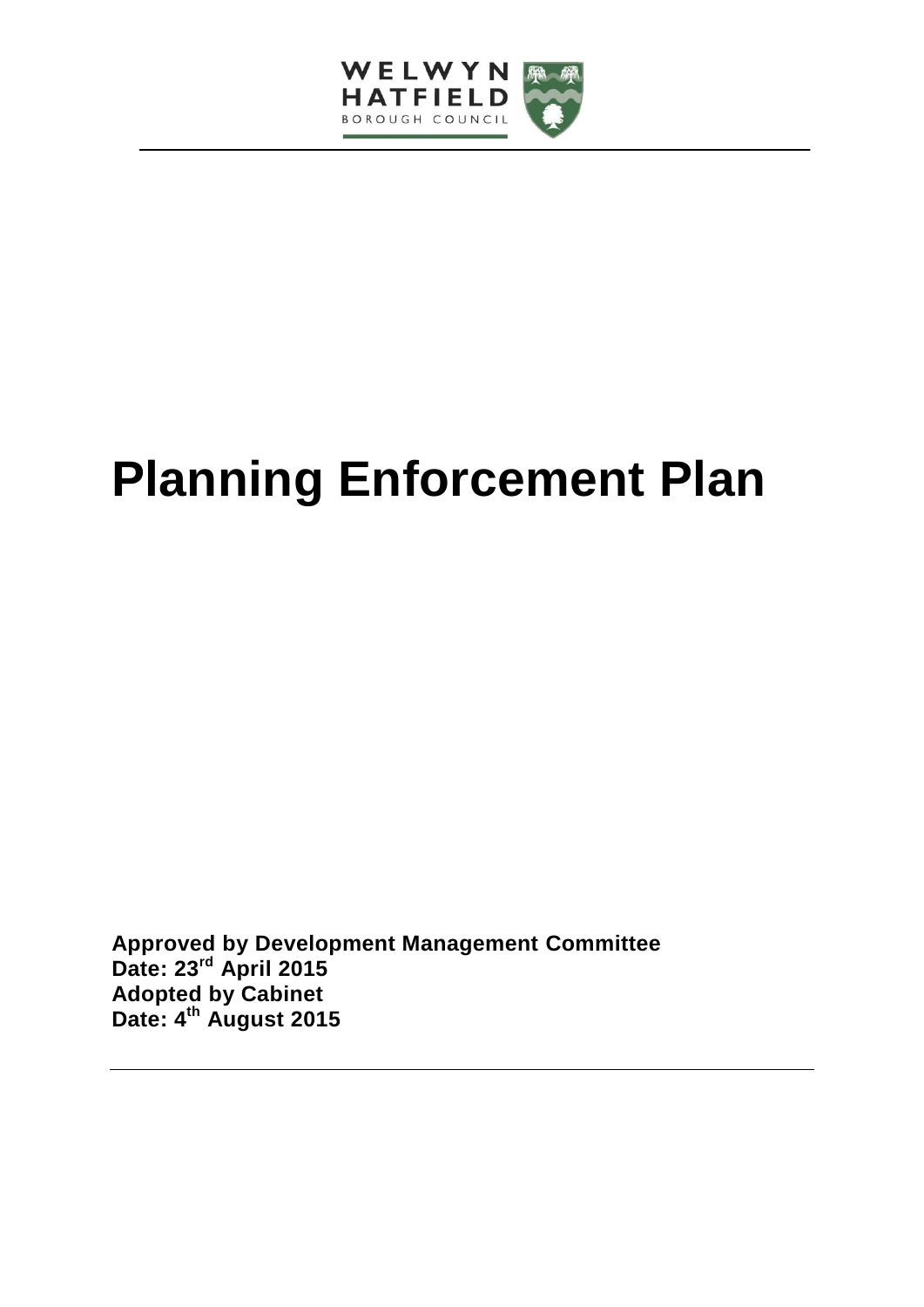# **1.0 Introduction**

- 1.1 This Plan has been the subject of a public consultation carried out between  $12^{th}$  July 2013 and 23<sup>rd</sup> August 2013. The Plan was considered by the Development Management Committee and approved by Cabinet on 5<sup>th</sup> November 2013.
- 1.2 Paragraph 207 of the National Planning Policy Framework states that *"Effective enforcement is important as a means of maintaining public confidence in the planning system. Enforcement action is discretionary, and local planning authorities should act proportionately in responding to suspected breaches of planning control. Local planning authorities should consider publishing a local enforcement plan to manage enforcement proactively, in a way that is appropriate to their area. This should set out how they will monitor the implementation of planning permissions, investigate alleged cases of unauthorised development and take action where it is appropriate to do so.".*
- 1.3 Welwyn Hatfield Borough Council ("the Council") consider that the planning enforcement role is crucial in ensuring that buildings and land uses accord to national and local planning policies and planning permissions; such policies and permissions having been adopted as a means to protect the borough's, and its residents', environment and amenity.
- 1.4 Listed buildings and protected trees are irreplaceable heritage assets and, as such, deserve to be protected. Accordingly the Council will treat unauthorised works to listed buildings or protected trees as a high priority. Such unauthorised works are a criminal offence.
- 1.5 The ability of the Council to undertake planning enforcement action is set out in primary legislation. The government has also produced a wide range of secondary legislation, policy, guidance and good practice notes that support that primary legislation and the Council are also guided by the considerable body of case law that has been handed down by the courts since 1948.

# **2.0 The Council's Corporate Enforcement Policy**

- 2.1 This policy provides operational guidance to authorised officers and information to Elected Members and the public with relation to breaches of planning control.
- 2.2 The corporate policy, which deals with general enforcement matters common to all service areas, is applicable to all Council employees working in enforcement roles and those from other service areas who support the delivery of these functions. It is also applicable to agency/contract staff working on behalf of the Council.
- 2.3 The purpose of the policy is to set out the steps Welwyn Hatfield Borough Council will use to secure compliance with the law while minimising the burden on individuals, businesses and the Council.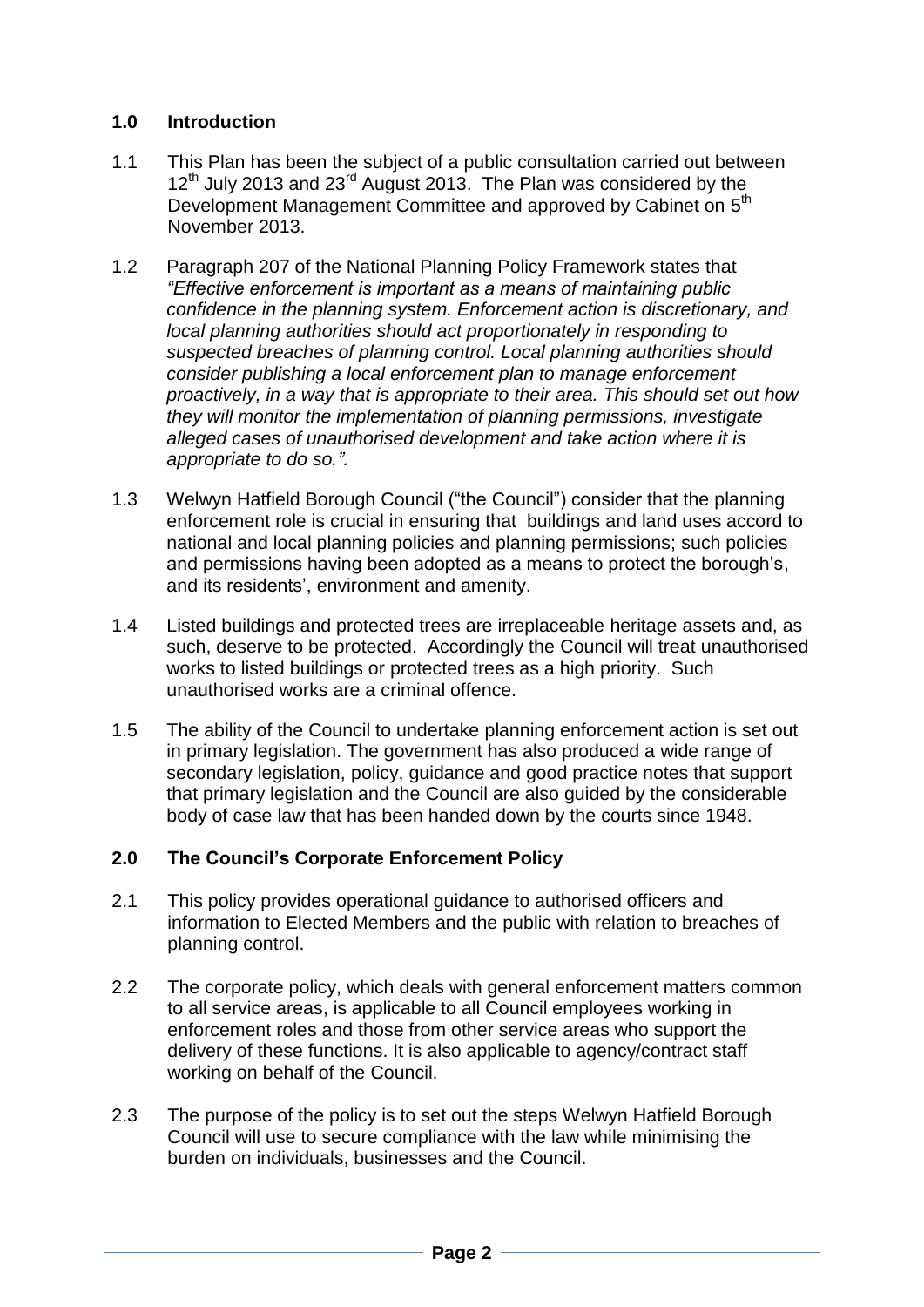- 2.4 The corporate policy is based on the following guiding principles, which are set out below:
	- **Proportionality:** to ensure that action taken relates directly to the actual or potential risk (for example to health, safety or the environment.)
	- **Accountability:** to a number of interested parties. This may include Welwyn Hatfield Council elected members, local and national businesses, members of the public and national regulatory bodies.
	- **Consistency**: to ensure that similar issues are dealt with in the same way, having regard to and making full use of guidance produced by Government and other national agencies.
	- **Transparency**: to ensure enforcement action to be taken by the Council is easily understood. Clear distinctions will be made between legal requirements and recommendations about good practice which are not compulsory.
	- **Objectivity and Equality**: to ensure that decisions are not influenced by a person's age, disability, race, religion or belief, sex, sexual orientation, gender re-assignment, marriage and civil partnership, pregnancy or maternity status.
- 2.5 Welwyn Hatfield Borough Council has adopted the central and local government Concordat on Good Enforcement Practice and this policy explains the approach that will be adopted by officers when carrying out the Council's duties and responsibilities that fall within the scope of the concordat.
- 2.6 The range of enforcement matters dealt with by the Council is such that there may well be occasions when there is a need to work with other agencies to maximise effective enforcement. Where necessary, appropriate information sharing agreements will be put in place to share data in a timely and appropriate way having due regard to the requirements of the Data Protection Act.
- 2.7 The Council is committed to ensuring fair, timely and effective enforcement and access to services. The Council has a customer service charter which sets out general standards applicable to customer service. In relation to enforcement the following arrangements are in place as detailed below, within paragraphs  $2.8 - 2.11$ .
- 2.8 All enforcement related documents will be produced in appropriate plain English language. However we may need to use specific legal or technical words or phrases where their meaning is important. The onus is on the recipient of any document to ensure they understand its meaning and any implications for them.
- 2.9 Where necessary, appropriate and possible, in order to support investigation and enforcement, visits may be made outside normal office hours.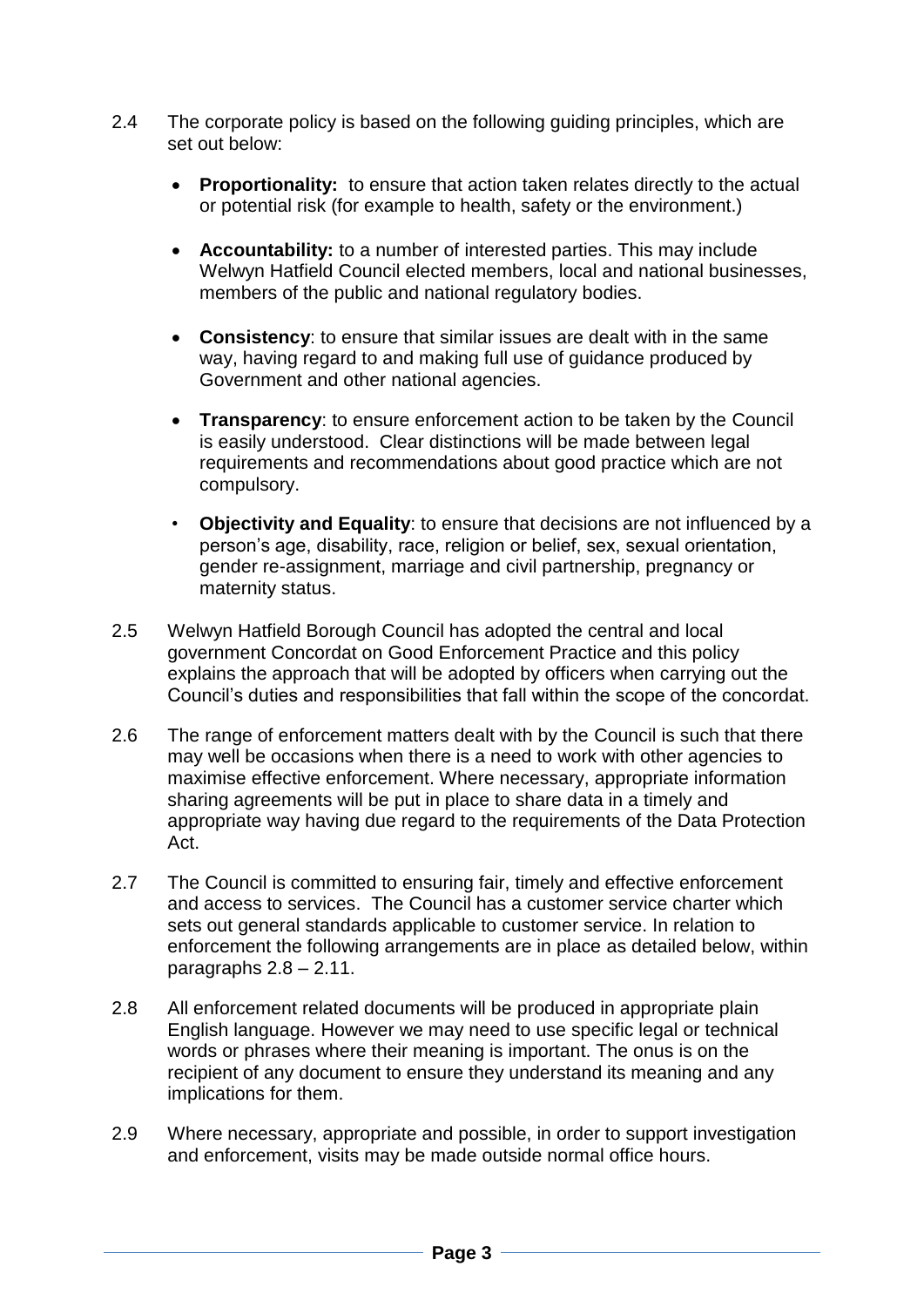- 2.10 The Council will consider the impact their regulatory interventions may have on economic progress, including thorough consideration of the costs, effectiveness and perceptions of fairness of regulation.
- 2.11 Officers will comply with the Human Rights Act and only depart from those requirements in exceptional circumstances. Officers will ensure that all enforcement action is justified, auditable, proportionate, authorised, and necessary having regard to the circumstances of the individual case.
- 2.12 The Council recognises that there are a range of enforcement tools, sanctioning and penalty powers available for its use. These range from informal approaches through to formal action such as notices, prosecutions, and direct action. The range of enforcement options will vary relative to the severity of the breach of legislation. Some may potentially affect a persons liberty or ability to earn a living. The exact enforcement tools available will vary with the offence under consideration.
- 2.13 Decision takers usually choose which level to start at depending upon the offence, the seriousness of the situation and the level of intent of the offender. Authorised Officers of the Council will therefore seek compliance with legislation by one or a combination of methods set out below having carefully considered the relevant legislation, circumstances of the case, risks, tools available and the outcome intended.
- 2.14 This means that enforcement will normally move from level 1 through to level 3, although in serious cases (as judged on the particular circumstances of that case) it may be appropriate to commence at level 3.
- 2.15 In relation to planning, the Council has a number of planning enforcement "tools" available; examples include:
	- notices to require the provision of information;
	- planning enforcement notices;
	- 'wasteland' notices;
	- listed building notices;
	- repairs notices;
	- urgent works notices;
	- stop and temporary stop notices;
	- discontinuance notices:
	- S106 planning obligations;
	- injunctions;
	- prosecution;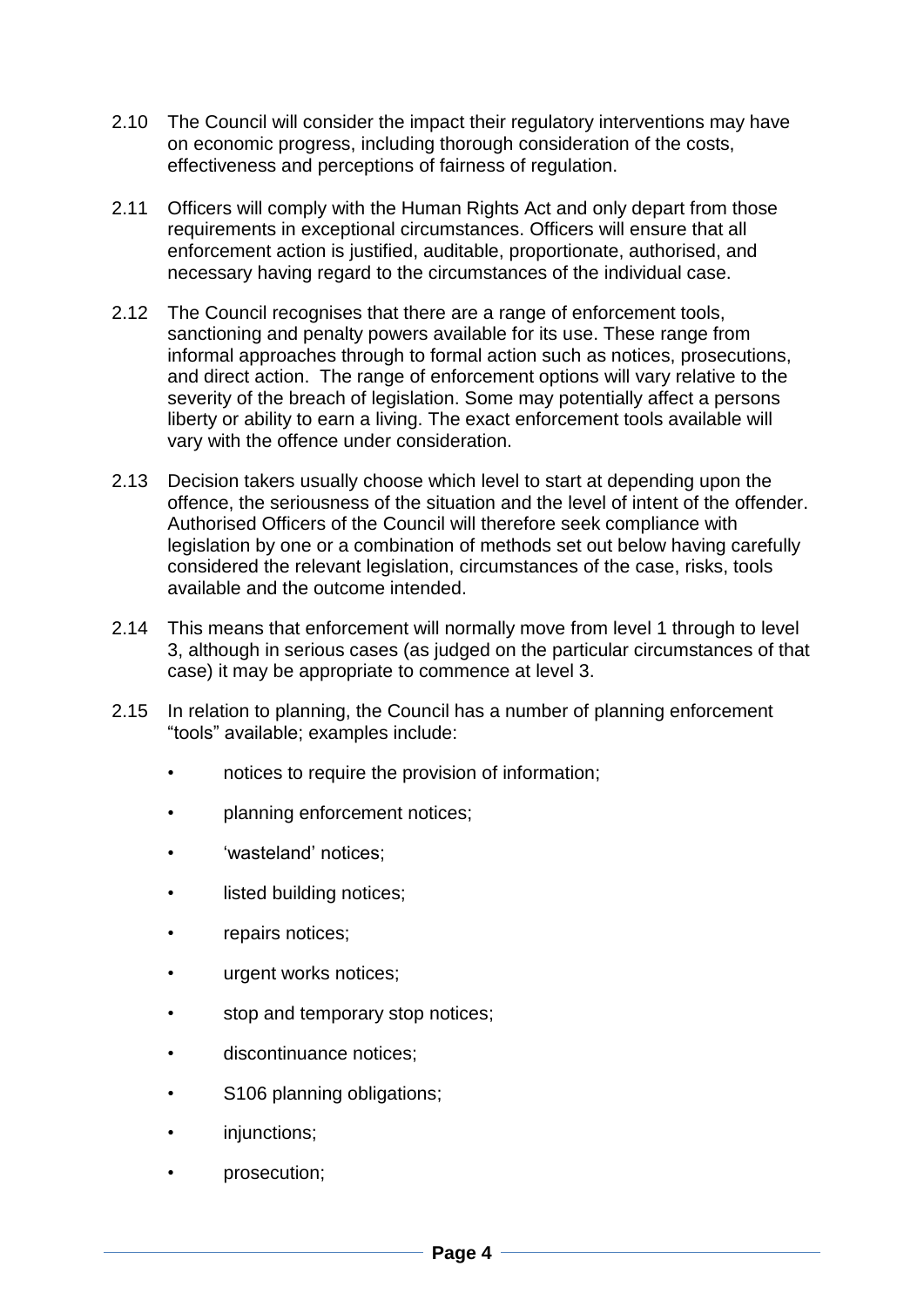- direct action;
- planning enforcement orders.

# 2.16 Table 1: Range of enforcement measures used by Welwyn Hatfield Council

| <b>Enforcement level</b> |                           | <b>Enforcement options</b>                                                                                                                                                                                                                                                                                                                                                                                                                                                                                                                                                                                                                                                                                                     |
|--------------------------|---------------------------|--------------------------------------------------------------------------------------------------------------------------------------------------------------------------------------------------------------------------------------------------------------------------------------------------------------------------------------------------------------------------------------------------------------------------------------------------------------------------------------------------------------------------------------------------------------------------------------------------------------------------------------------------------------------------------------------------------------------------------|
| Level 1                  | Advice<br>and<br>guidance | To assist individuals, existing and prospective<br>businesses and other organisations to comply with their<br>legal obligations. This will be achieved by providing<br>both information leaflets and face-to-face discussion.<br>Guidance could be achieved by web pages, telephone<br>advice lines or alternative means which are suitable for<br>the required audience.                                                                                                                                                                                                                                                                                                                                                      |
| Level <sub>2</sub>       | Informal                  | To be used to reinforce advice and guidance where<br>minor breaches of planning control or the law may have<br>been discovered but it was not thought appropriate to<br>take formal action. This may include informal warnings.<br>These warnings can be oral or written and can be the<br>most appropriate course of action when minor<br>contraventions are discovered. Where warnings are<br>issued, follow-up visits will normally be made to ensure<br>steps are being taken to rectify the problem. Warnings<br>issued in respect of more significant breaches of the<br>law will include timescales within which the breaches<br>should be remedied and will always result in follow-up<br>visits to ensure compliance. |
| Level <sub>3</sub>       | Formal                    | Including the use of statutory (legal) notices, formal<br>cautions, prosecution, injunctive relief or direct action.                                                                                                                                                                                                                                                                                                                                                                                                                                                                                                                                                                                                           |

- 2.17 Legislation provides Council Authorised Officers with a wide variety of investigatory powers to assist them in their work. Officers will at all times have regard to the guiding principles of the corporate enforcement policy when exercising their investigatory powers.
- 2.18 All work of the Council including investigations will be subject to prioritisation. Once started, investigations will be conducted in a timely manner, in accordance with the requirements of relevant legislation, including the Police and Criminal Evidence Act 1984 (PACE), Regulation of Investigatory Powers Act 2000 (RIPA), Criminal Procedure and Investigation Act 1996, Human Rights Act 1998 and Protection of Freedoms Act 2012. Regard will also be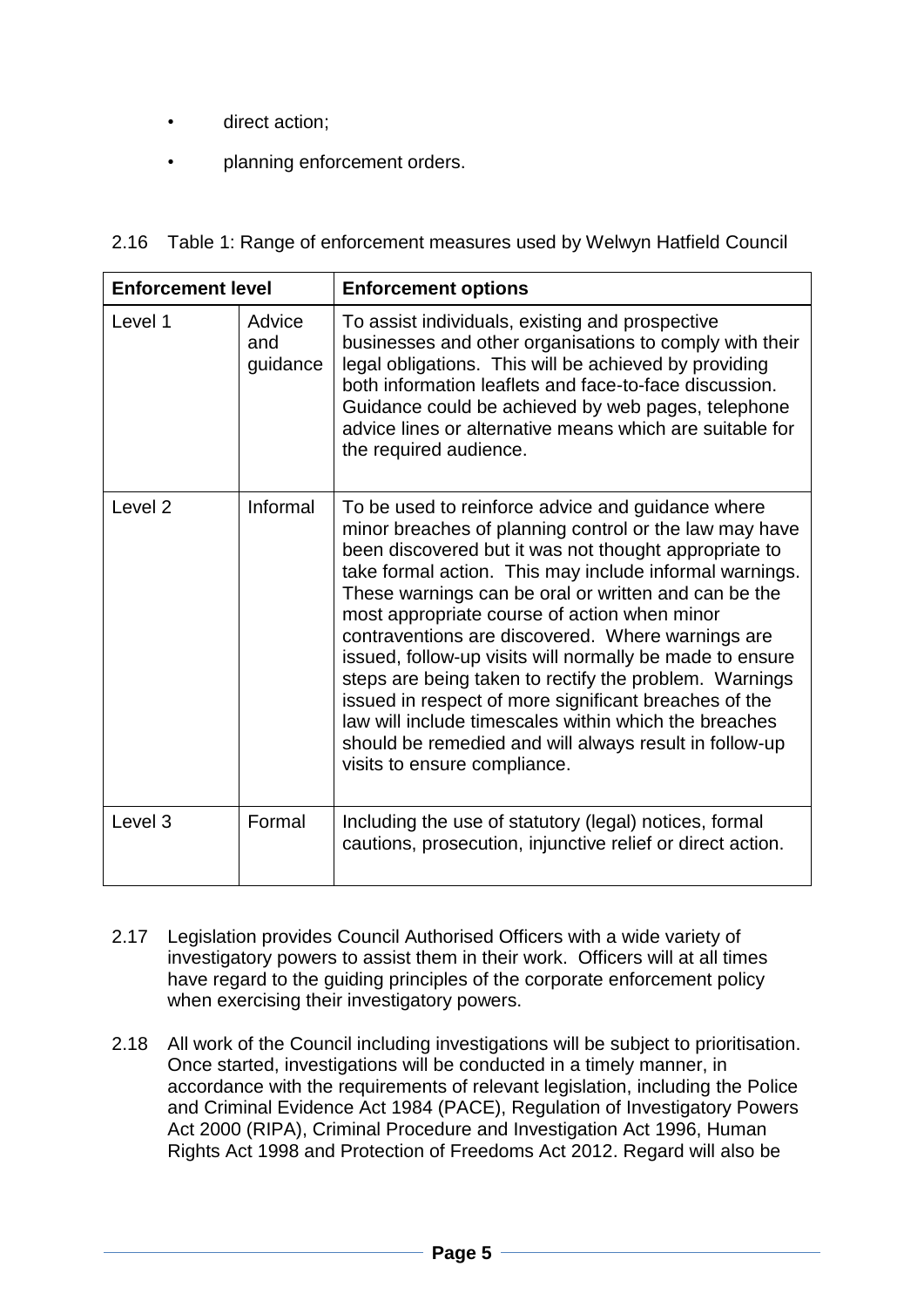had to the requirements of associated Codes of Practice and Guidance. Investigations will be brought to a timely conclusion.

- 2.19 The Council will not generally act on anonymous complaints/requests for service and will require all people contacting the Council to provide basic minimum information to assist the investigation. Failure of an individual who requests service to co-operate with the investigation team may limit the ability of the authority to resolve a particular case, particularly if a person is unwilling to provide statements or other evidence, or attend Court, or a planning appeal, as a witness on behalf of the Council.
- 2.20 The Council cannot assist in the negotiation for compensation from third parties on behalf of an individual or organisation.
- 2.21 Authorised Officers have been provided with a Council Employee Identification Card, a warrant style card summarising the powers they are able to exercise and certified copies of their official authorisation documents (the so called "instrument of appointment"). These all contain a picture of the officer. Upon request, or where statute demands, officers will produce appropriate and necessary identification. The original copies of all such documents will be kept securely for use in legal proceedings and will therefore not be carried by officers.
- 2.22 The Council is aware of the Local Government Association "Cold Calling Protocol" and, where appropriate, officers will attempt to make an appointment before attending domestic premises, unless this would hinder or prejudice the progress of the investigation. Verification of an officer's name and status may be obtained by telephoning the number on the identification card.
- 2.23 The "Cold Calling Protocol" makes it clear that the protocol is not appropriate when enforcement officers or other officials are exercising entry powers, undertaking criminal investigations, dealing with urgent health, safety or care issues.
- 2.24 It may be necessary to undertake surveillance to assist with an investigation. Any surveillance covered by the definitions contained in RIPA will be conducted in accordance with that Act as amended by the Protection of Freedoms Act 2012, appropriate guidance, corporate policy and Codes of Practice. Covert Surveillance will only be undertaken:
	- if it is in the interests of preventing crime
	- if the use of covert surveillance is necessary and proportionate to the potential offence being investigated
	- if it has been authorised by a Council authorising officer and the authorisation has been brought into effect by a magistrate.

The Director (Governance), Head of Public Health and Protection and Principal Governance Officer are the Council's appointed authorising officers for covert surveillance. Authorisations for surveillance where confidential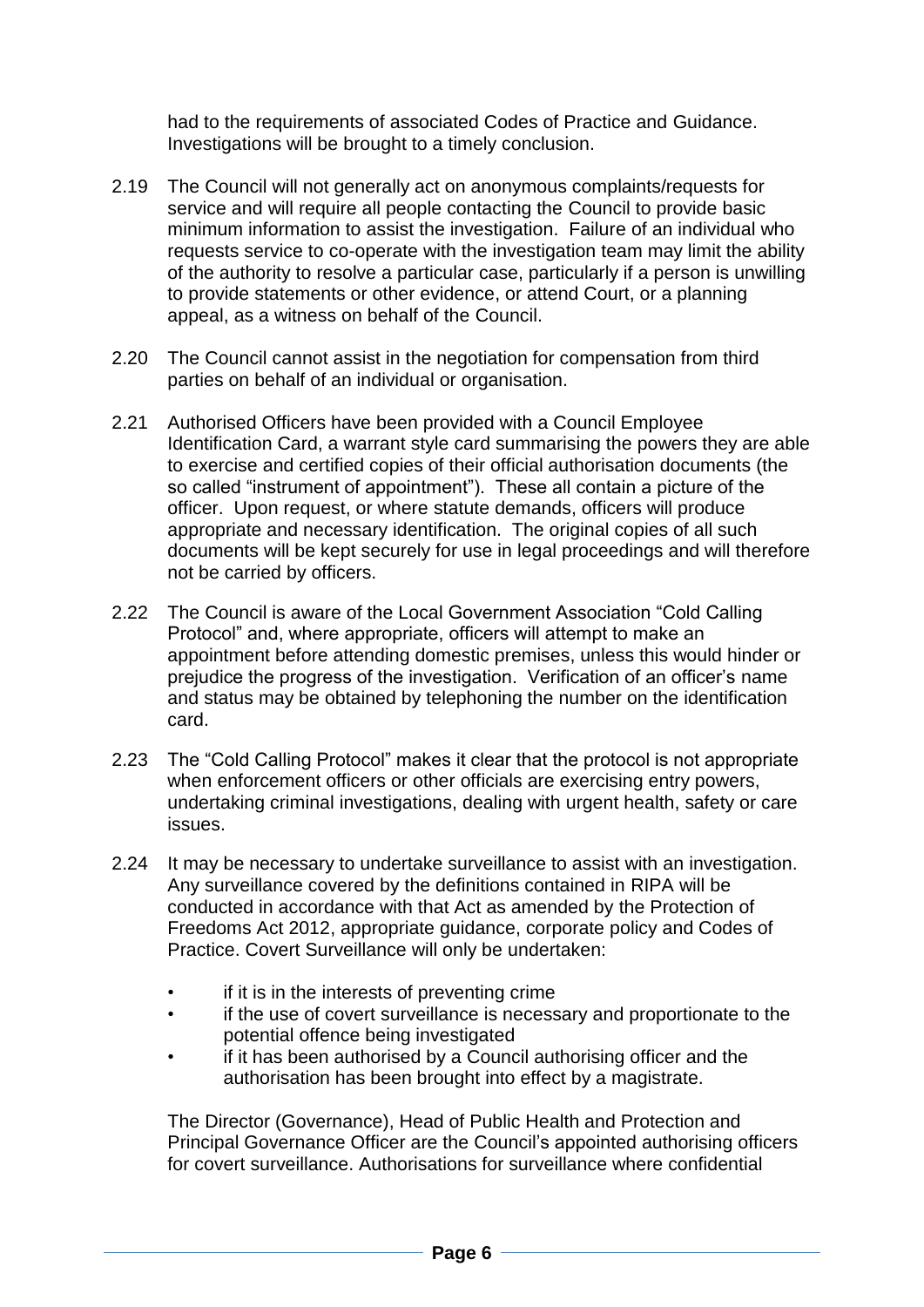information (as defined in the RIPA codes of practice) may be obtained can only be granted by the Chief Executive. Further details are contained in the Council Corporate surveillance (RIPA) policies.

- 2.25 It may be necessary to conduct an interview with a person (or duly authorised representative of a corporate body) suspected of committing an offence. These interviews will be conducted in accordance with the PACE Codes of Practice. Wherever possible, recorded interviews with persons will generally take place at the Council Offices. So called "interviews by letter may be undertaken", but each case will be judged on its own merits.
- 2.26 The Council may share information with other statutory enforcement agencies, subject to the relevant legal provisions. Before information is shared with an external third party, unless the Council is specifically able to do so by statute, the consent of the person providing the information will be obtained.
- 2.27 The Council will comply with the Freedom of Information Act 2000 (FOI) and Environmental Information Regulations 2004 (EIR). Requests for access to information will be dealt with in a timely manner and with reference to appropriate guidance and any necessary legal advice. Requests will initially be passed to the Council's Freedom of Information Officer for action. Documents will be held on file for the required retention periods and then will be disposed of appropriately.
- 2.28 Subject to the provisions of the FOI, the Data Protection Act 1998 and the EIR the Council can make no guarantees regarding confidentiality. Ongoing investigations may be subject to exemptions regarding disclosure but closed cases may be subject to partial or full disclosure.
- 2.29 All Authorised Officers and support officers are responsible for keeping accurate and appropriate notes relating to their investigations and enforcement activities. This includes computer logs and paper/written notes. The Council will provide appropriate notebooks and software for this purpose. In particular authorised officers should ensure that both actions and key decisions affecting the direction of the investigation are recorded.
- 2.30 Where physical evidence is collected as part of an investigation the officers involved in the case will ensure the evidence is stored and handled in an appropriate way whilst it is in the Council's possession. This policy recognises that an investigation may be compromised by the inappropriate handling of evidence or the lack of evidential continuity as regards a particular piece of evidence. Once evidence is in the possession of the Council it will not generally be released to third parties (including the press) except for the purposes of laboratory or other technical examination .
- 2.31 Sometimes it may be necessary or helpful to make digital images or take photographs or video to assist an investigation. The authority will provide equipment for this purpose and procedures are in place to ensure the evidential continuity of any images made.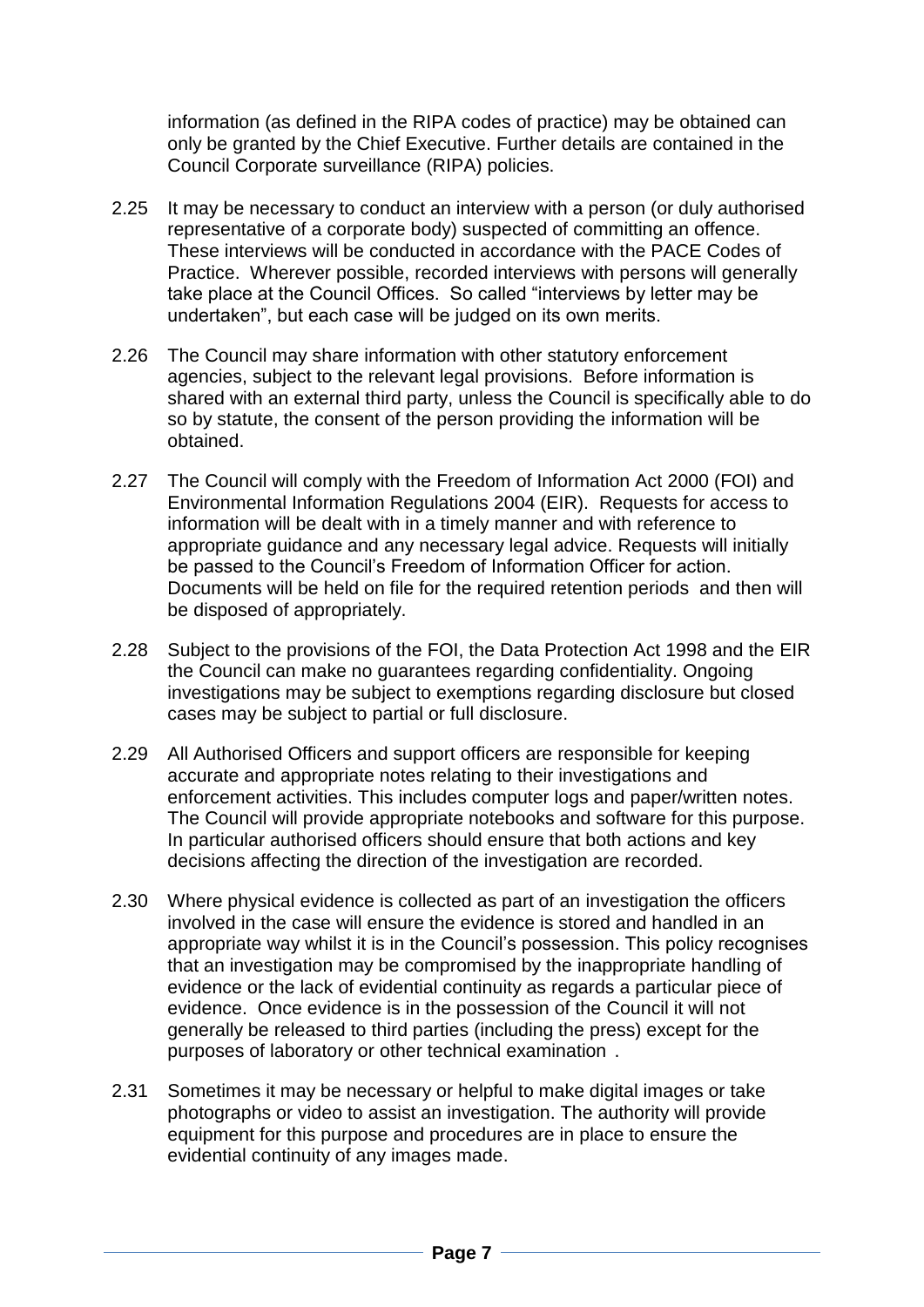- 2.32 Sometimes it may be necessary or helpful to take measurements or recordings to assist with an investigation. The authority will provide appropriate equipment for such purposes and will ensure any equipment receives any necessary periodic calibration.
- 2.33 All Level 3 Planning Enforcement Decisions are made by either the Development Management Committee or by a senior member of staff with delegated powers under the Council's Constitution. Such decisions will be documented by an approved report and, in the case of a committee decision, by the official minutes.
- 2.34 Enforcement will normally move from level 1 through to level 3, although in serious cases it may be appropriate to commence at level 3.
- 2.35 The seriousness of a particular case will be judged against criteria such as the nature of the offence, the consequences, the level of risk or harm which could or has occurred and the level of intent of the offender.
- 2.36 The following guidance will be followed by officers, where formal enforcement options (level 3) are being considered. In some cases the enforcement action will be taken by the officer acting under delegated authority, in other cases the matter may be referred to a Council committee. Delegation arrangements are set out in the Council's Constitution.
- 2.37 Legislation provides for the service of statutory notices, which require a person, business or organisation to comply with specific requirements. In some circumstances the use of a notice is a power available to the authority and other times it is a statutory duty. Where the service of a notice is a power, that decision will usually be taken by the Development Management Committee or by an appropriate authorised officer. Except in exceptional or emergency situations, all notices will be peer reviewed, or reviewed by the Legal Service, prior to service. Prior to the service of the notice the case officer concerned must ensure that situation to which the notice relates has not been remedied.
- 2.38 Generally, the notice will explain:
	- what is wrong;
	- what is required to put things right;
	- the timescale in which to put things right;
	- what will happen if the notice is not complied with.

In some circumstances where a formal notice has been served, there may be a right of appeal against the Council's decision. Aside from the general appeal procedures in respect of Human Rights issues, there are certain notices which allow a more specific and direct route of appeal through the local courts or other tribunal. In such cases, an explanation of the method of appeal will be provided at the time the notice is issued.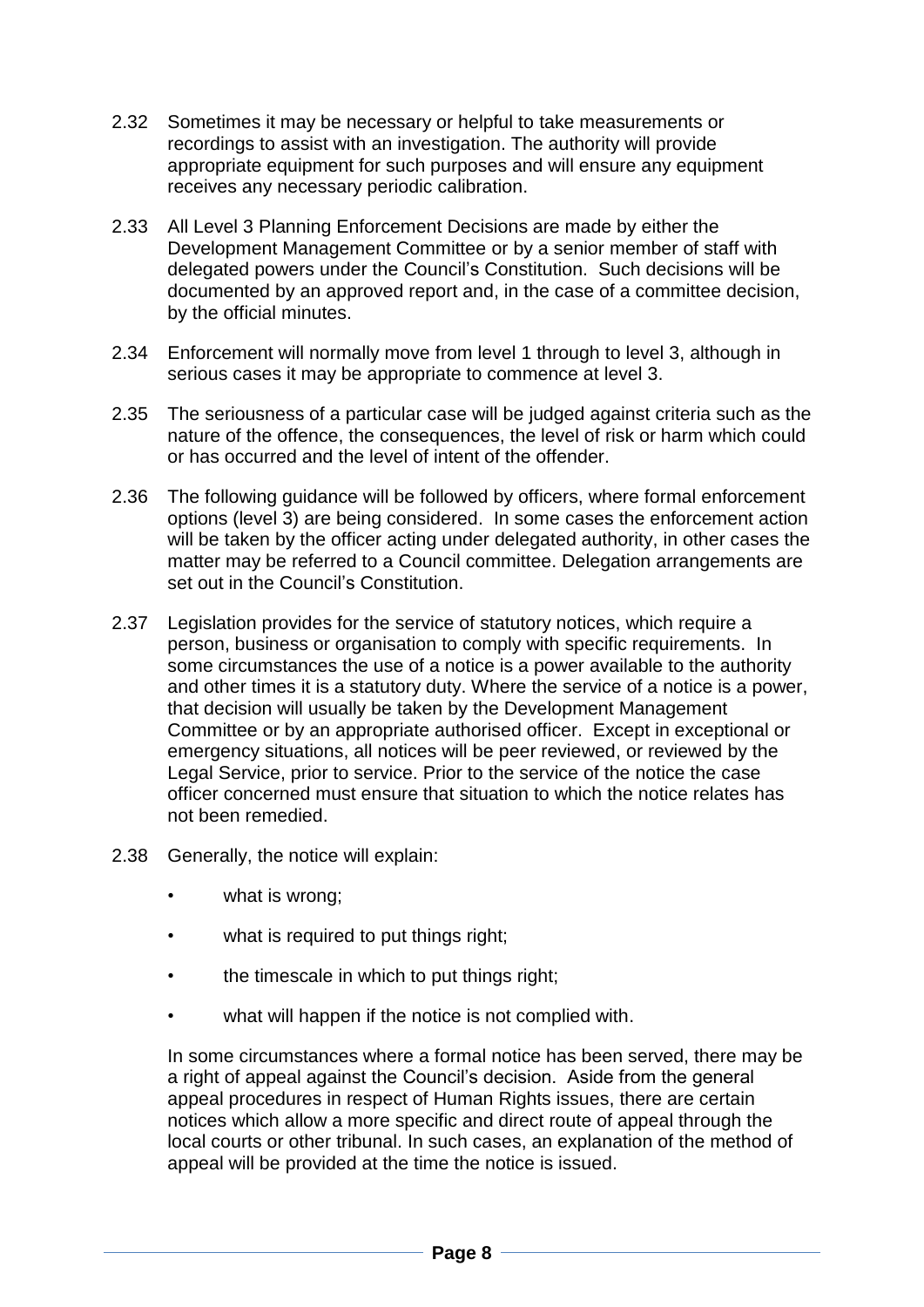- 2.39 It is anticipated that individuals, organisations or businesses who do not comply with a properly written and served statutory notice will be considered for prosecution in line with the Code for Crown Prosecutors.
- 2.40 Sometimes a further possible action after the service of a notice is the carrying out of "direct action". Where appropriate, this will always be considered. The decision to carry out work in default will be governed by the urgency of the situation and the risk benefit which is to be achieved. Every effort will be made to ensure that work is carried out competently and that recharges are not unnecessarily high. Recharges may include costs to cover staff time expended after the service of a statutory notice. Outstanding debts will be recorded as a local land charge which attracts interest at the current High Court rate. If necessary it will be passed to the Council's Legal Services for recovery.
- 2.41 It may be necessary for the Council to take steps to remove unauthorised campers from land either in the ownership of the Council or at the request of another land owner. The Council's internal procedures shall be followed in this regard. Where a request is received from the owner of a third party land the Council will not always act on their behalf, but may request the landowner to take their own action to secure possession of the land.
- 2.42 As an alternative to the prosecution of summary offences where the person admits their guilt, a simple caution may be considered. Whether a caution is the appropriate remedy in every case will be considered against the relevant national guidance. Simple cautions will not usually be considered where the offender has a previous record of enforcement action at level 2 or 3 for the offence under consideration.
- 2.43 In some cases an injunction may provide a more appropriate remedy. The advice of the Council's Legal Service will be taken in this regard.
- 2.44 Discretion will be used in deciding whether to initiate a prosecution. The Constitution sets out the delegated arrangements for initiating a prosecution. For planning enforcement matters authority must be granted by the Development Management Committee.
- 2.45 The decision to prosecute will always take into account the criteria laid down in the Code for Crown Prosecutors. This includes two "tests" which the case must be subjected to – the evidential test and the public interest test. Proceedings will only be brought when to do so is considered to be in the public interest.
- 2.46 The first stage in deciding whether to prosecute is the consideration of the evidence (the so called "evidential test"). If a particular case does not pass this stage then a prosecution should not go ahead. Officers need to satisfy themselves and the Council's legal advisor(s) that the evidence can be used in Court, that it is reliable and that there is a realistic prospect of a conviction. If the case satisfies the evidential test then it must proceed to the second stage to decide if a prosecution for the particular offence is in the public interest.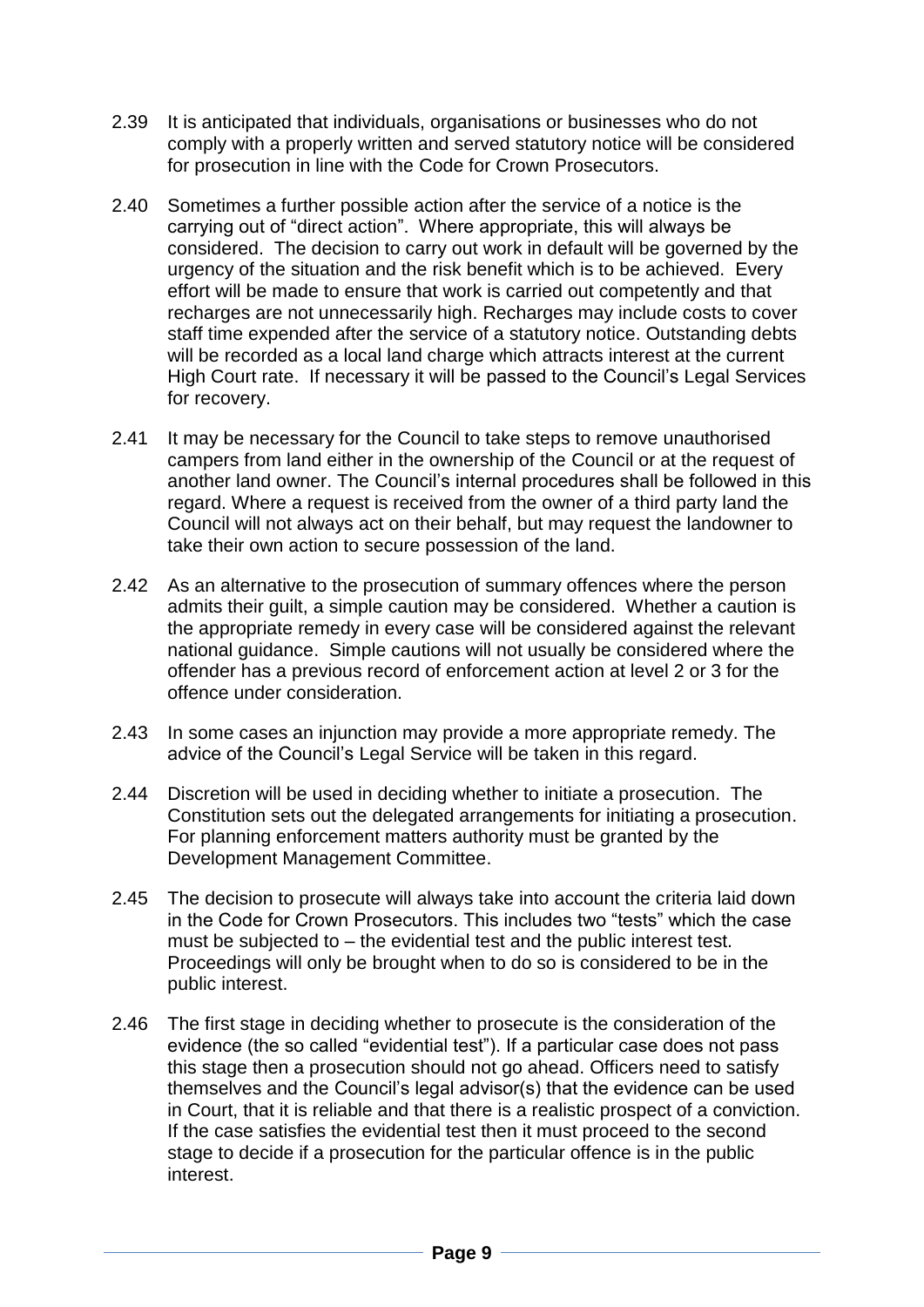- 2.47 Public Interest factors that can affect the decision to prosecute usually depend on the seriousness of the offence or the circumstances of the transgressor. Some factors may increase the need to prosecute but others may suggest that another course of action may be more appropriate.
- 2.48 Enforcement is undertaken on behalf of the public and not just in the interests of any particular individual or group. However, when considering the public interest test, the consequences for those affected by the offence and any views expressed by those directly affected will be sought and taken into account.
- 2.49 People should be able to rely on enforcement decisions taken by Officers. Normally, if a suspect or defendant is advised that there will not be a prosecution or that the enforcement action has been stopped the case will not start again. Occasionally, there are special reasons why enforcement action will re-start, particularly if the case is serious. These reasons include:

• Rare cases where a "new look" at the original decision shows that it was clearly wrong and should not be allowed to stand;

• Cases which are stopped, so that more evidence can be collected and prepared, provided it is likely to become available in the fairly near future. In these cases, the defendant will be told that the enforcement action may well start again;

• Cases which are stopped because of a lack of evidence but where more significant evidence is discovered later.

2.50 Where possible, an offender will be told as soon as sufficient evidence is obtained that a prosecution may follow. Prosecutions will be brought without unnecessary delay.

#### **3.0 What is a breach of planning control?**

- 3.1 It is important to highlight the difference between matters that are breaches of planning control, those that are criminal offences and those that are civil matters and beyond the control of the Council.
- 3.2 It is also important to emphasise that a breach of planning control is not a criminal offence. A breach of planning control includes building or engineering works without planning permission, material changes of use of land or buildings without planning permission or the failure to comply with conditions imposed on a planning permission.
- 3.3 Conditions that are attached to planning permissions do not take effect in law until the 'development' has commenced. This 'commencement' is usually when the foundation trenches have been constructed. Accordingly planning conditions cannot be breached unless and until the planning permission has commenced.
- 3.4 There are, additionally, some building works and changes of use that do not require planning permission, including some householder and commercial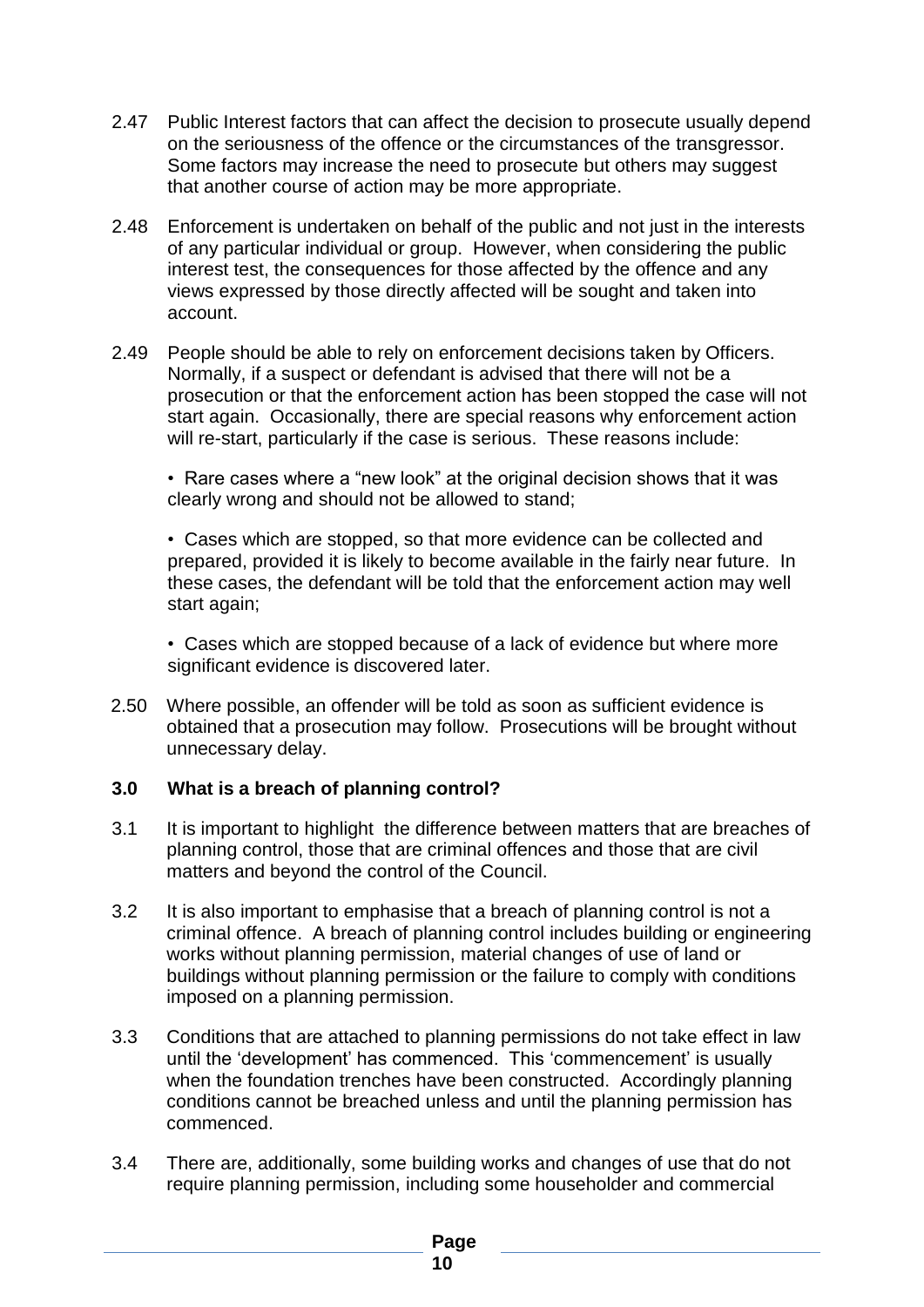developments. This is because the government has granted 'deemed' planning permission for many developments, generally referred to as 'permitted development rights'. Advice on what may be permitted development is available on the government planning portal website located at<http://www.planningportal.gov.uk/permission/> . The council will not be able to take any action against such authorised developments.

- 3.5 The criminal offences which fall under the remit of the planning enforcement section include unauthorised works to a listed building; unauthorised works to a tree protected by a Tree Preservation Order; the display of any advertisement without consent; unauthorised works to a tree within a conservation area and certain forms of unauthorised demolition within a conservation area.
- 3.6 It is important to note that listed building consent is required for any works to a listed building, whether internal or external, and not just works to those items specifically mentioned in the building's listing. Unauthorised works are, as indicated above, a serious criminal offence.
- 3.7 In a similar way to 'permitted development rights' for buildings, certain advertisements are allowed to be displayed without the need for advertisement consent from the Council. The Town and Country Planning (Control of Advertisement) (England) Regulations 2007 (as amended) (the Advertisement Regulations) which grant 'deemed consent' for different classes of advertisements are quite complex, even for professionals. However advice on what advertisements may be permitted is available on the government planning portal website located at [https://www.gov.uk/government/publications/outdoor-advertisements-and](https://www.gov.uk/government/publications/outdoor-advertisements-and-signs-a-guide-for-advertisers)[signs-a-guide-for-advertisers.](https://www.gov.uk/government/publications/outdoor-advertisements-and-signs-a-guide-for-advertisers) If anyone is unsure as to what is permitted they should contact the planning department.
- 3.8 Any matter reported to the Planning Enforcement Team that is not within their remit will be reported, where possible, to the relevant statutory body. For example, dangerous structures (Building Control), bonfires (Environmental Health) and works to highways (Hertfordshire Highways) are commonplace issues. The Enforcement Officers will work with other regulatory services and agencies to resolve any multi-agency issues.
- 3.9 There are matters which are frequently reported to planning enforcement officers that are civil matters and in such cases the informant will be directed to the Citizens Advice Bureau or to their own legal advisor. These matters include boundary disputes and the enforcement of covenants attached to house deeds. In common with the Land Registry, the Council cannot determine boundaries on sites, the only competent bodies to determine boundaries being the county courts or High Court.

#### **4.0 National Legislation & Guidance**

4.1 In considering planning enforcement action the Council will take into account all primary and secondary legislation as well as national planning policy and guidance, including:-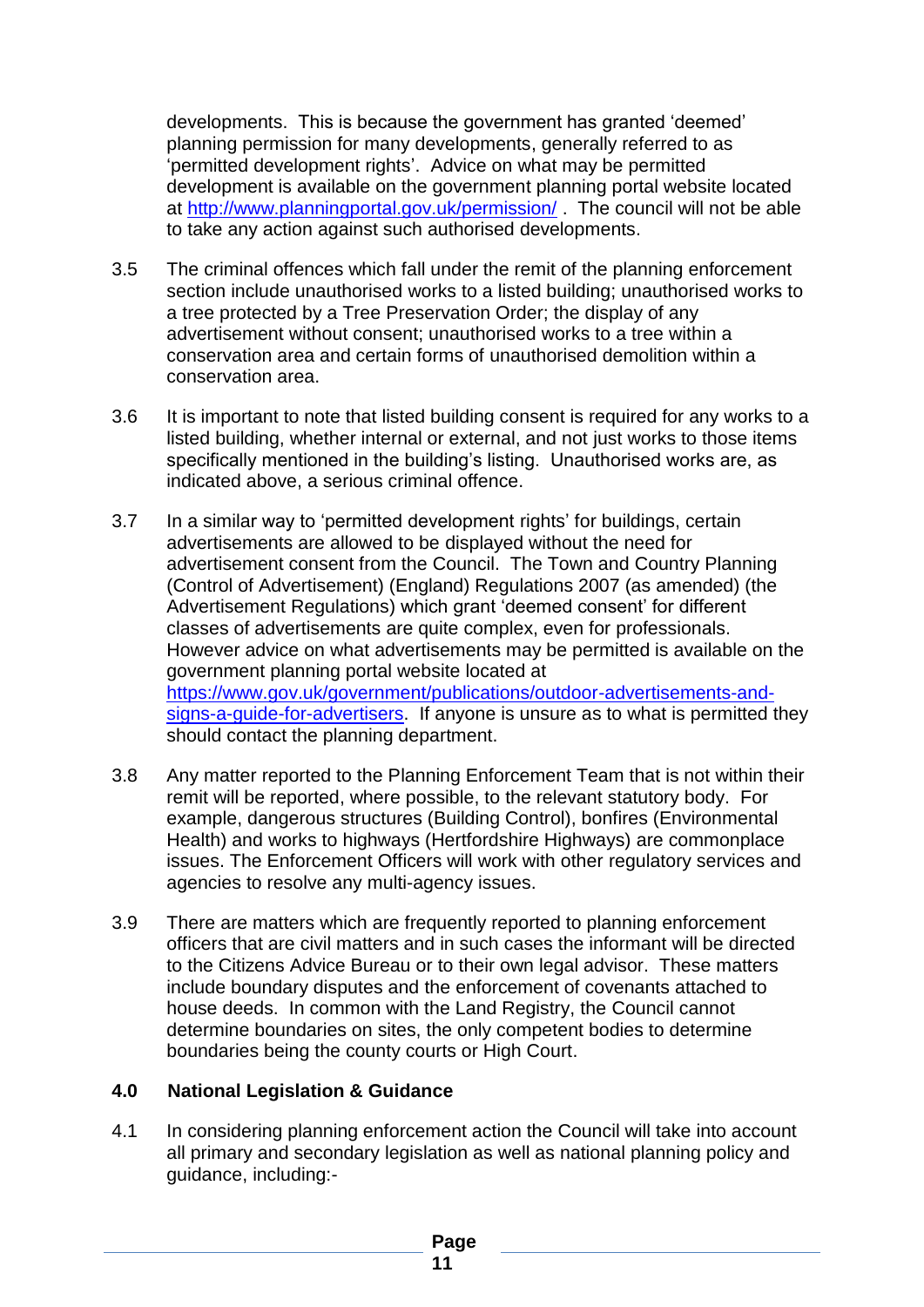[Town and Country Planning Act 1990 \(as amended\);](http://www.legislation.gov.uk/ukpga/1990/8/contents) [Planning \(Listed Buildings & Conservation Areas\) Act 1991;](http://www.legislation.gov.uk/ukpga/1990/9/contents) [Planning & Compensation Act 1991;](http://www.legislation.gov.uk/ukpga/1991/34/contents) [Planning & Compulsory Purchase Act 2004;](http://www.legislation.gov.uk/ukpga/2004/5/contents) [Police and Criminal Evidence Act 1984](http://www.legislation.gov.uk/ukpga/1984/60/contents) ('P.A.C.E.'); [Criminal Procedure and Investigations Act 1996](http://www.legislation.gov.uk/ukpga/1996/25/contents) ('C.P.I.A.'); [Regulation of Investigatory Powers Act 2000](http://www.legislation.gov.uk/ukpga/2000/23/contents) ('R.I.P.A.'); [Protection of Freedoms Act 2012;](http://www.legislation.gov.uk/ukpga/2012/9/contents) [Human Rights Act 1998;](http://www.legislation.gov.uk/ukpga/1998/42/contents) [Localism Act 2011;](http://www.legislation.gov.uk/ukpga/2011/20/contents) [Caravan Sites and Control of Development Act 1960;](http://www.legislation.gov.uk/ukpga/Eliz2/8-9/62/contents) [Caravan Sites Act 1968;](http://www.legislation.gov.uk/ukpga/1968/52/contents) Town and Country Planning (General Permitted Development) Order\*; Town and Country Planning (Control of Advertisements) Regulations\*; The Town and Country Planning (Use Classes) Orders\*; [The National Planning Policy Framework;](https://www.gov.uk/government/uploads/system/uploads/attachment_data/file/6077/2116950.pdf) [The National Planning Practice Guidance;](http://planningguidance.planningportal.gov.uk/) [The Local](http://www.welhat.gov.uk/districtplan) Plan; [The Enforcement Concordat;](http://webarchive.nationalarchives.gov.uk/20090609003228/http:/www.berr.gov.uk/files/file10150.pdf) The Cold Calling Protocol\*\*; [The Regulators' Code.](https://www.gov.uk/government/uploads/system/uploads/attachment_data/file/300126/14-705-regulators-code.pdf)

- \* Given the large number of amendment orders it is not possible to provide links to these documents.
- \*\* This document is not available online.
- 4.2 National policy and guidance indicates an approach to planning enforcement which the Council will follow. The main points are summarised below:
	- Except for certain works (for example to Listed Buildings and Protected Trees) it is not a criminal offence to carry out development without planning permission and planning enforcement is a discretionary activity;
	- Reports of alleged breaches will be recorded on the Council's database and investigated fully;
	- Enforcement action will be proportionate to any breach and will only be taken only where it is expedient (in the public interest) to do so;
	- Action will not be taken against minor breaches of planning control that cause no harm, in planning terms, to amenity in the locality.
	- If it is considered by officers that planning permission is likely to be granted for any works or uses then no enforcement action will be taken with regard to any technical breach;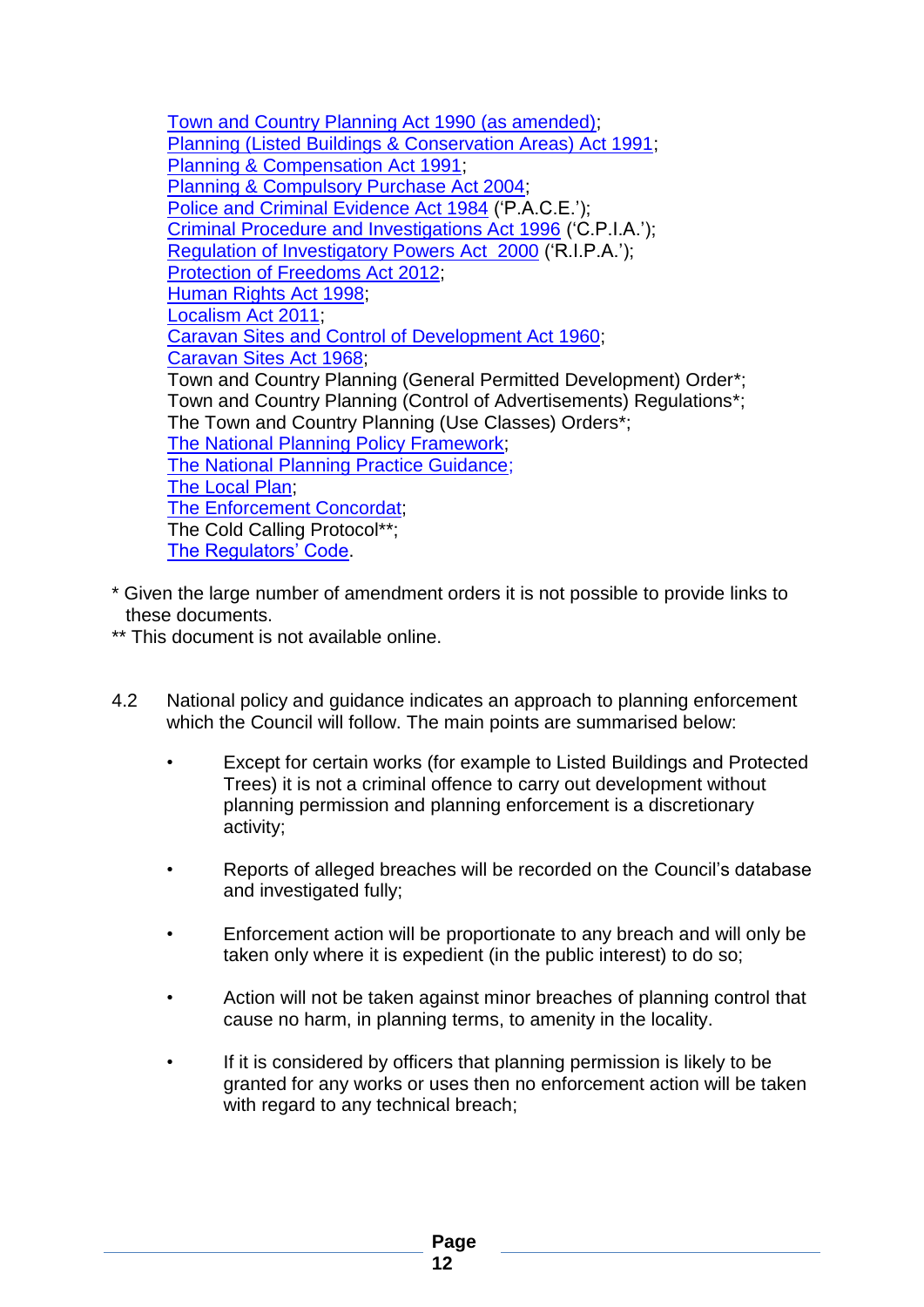- Where the transgressor is co-operative, negotiated alternatives to formal action will be fully explored before enforcement action is considered;
- In the most serious cases, negotiations to persuade the owner/occupier to voluntarily remedy the breach cannot be allowed to delay formal enforcement action;
- The Council will be prepared to explain its decisions.

# **5.0 Reporting alleged breaches of planning control**

- 5.1 The Council receives reports about alleged breaches of planning control from a wide variety of sources including members of the public, Councillors, other departments within the Council and external agencies.
- 5.2 Complaints should be made in writing, or if made verbally, followed up in a written form so that the nature of the complaint is clear and the harm that it is causing is understood. Concerns regarding suspected breaches can be made in writing to the Council offices; by filling in an electronic form on the Council's website at [www.welhat.gov.uk/enforcement\\_form](http://www.welhat.gov.uk/enforcement_form) or by e-mail to [enforcement@welhat.gov.uk.](mailto:enforcement@welhat.gov.uk) Anonymous and apparently vexatious complaints will not normally be investigated.
- 5.3 The complainant needs to accurately identify the location of the alleged breach; the nature of that breach, including details on how long it has been occurring; their details (name and address) and their contact details (preferably email address and telephone number) as well as any other relevant information that will assist the Council in their investigation. Other than in exceptional circumstances we will not investigate anonymous complaints, or complaints where the complainant cannot be contacted.
- 5.4 The details of the complaint will be entered onto the Council's computer system, allocated a case reference number and assigned to an enforcement officer. In the interest of efficiency, multiple reports regarding the same concern will be grouped together under one case number.
- 5.5 We aim to acknowledge all complaints and update informants with the details of the case number and details of the allocated case officer within 5 working days of their complaint being received.
- 5.6 All complainants' personal details will be treated as confidential during the investigation, although sometimes the nature of the complaint can make it apparent to the transgressor who the complainant is. However officers' will not confirm or deny any assumptions the transgressor has with regard to the identity of the complainant. It must be noted that whilst the council do not disclose the personal details of informants under the terms of the Freedom of Information Act 2000 or the Environmental Information Regulations 2004, the Information Commissioner and the courts have the power to require the release of that information.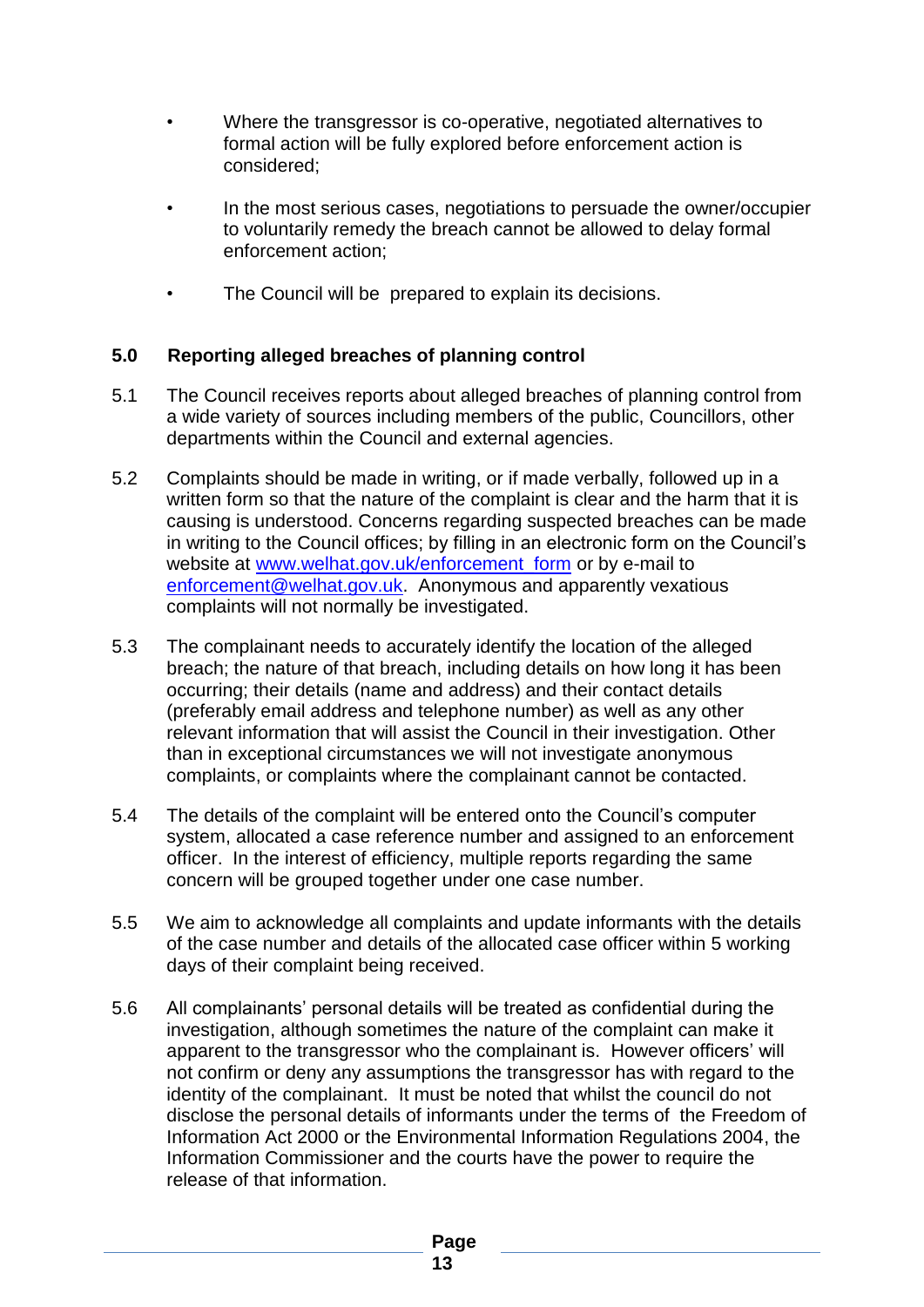- 5.7 It is important to note that the Council will not tolerate vexatious complaints, particularly those that appear to be based upon a person's age, disability, race, religion or belief, sex, sexual orientation, gender re-assignment, marriage and civil partnership, pregnancy or maternity status. In such circumstances the Council will fully cooperate with the police and any other statutory body investigating such allegations.
- 5.8 It is important to state that it is often only the complainant who in a position to provide evidence of an ongoing breach of planning control, listed building control or an offence. Under these circumstances the Council will be unable to take any formal action unless the complainant is ultimately prepared to give evidence in court. This cannot be done anonymously.
- 5.9 Officers will not usually visit the complainant's property as to do so is likely to lead to their identity becoming apparent to the transgressor. This is particularly so in the case where the two parties are neighbours. Should an investigating officer need to view any works from the informant's property, they will not do so without the prior agreement of the informant.
- 5.10 Each new case will be allocated a priority, as shown below, and then assigned to a case officer to investigate. All cases will be investigated at the first available opportunity and, additionally, we aim to have commenced investigations within the time scale shown below.

|   | <b>Priority Complaint type</b>                                                                                                                                                                                                                                                | Investigation<br>commencement<br>timescale                          |
|---|-------------------------------------------------------------------------------------------------------------------------------------------------------------------------------------------------------------------------------------------------------------------------------|---------------------------------------------------------------------|
| A | Unauthorised works to listed buildings; trees covered<br>by a Tree Preservation Order or trees within a<br>designated conservation area.                                                                                                                                      | As soon as<br>possible and in<br>any case within 2<br>working days  |
| B | Significant development conflicting with policy, where<br>that is apparent from the complaint; ongoing building<br>works or material changes of use with a serious<br>impact on amenity. Unauthorised advertisements<br>adjacent to the highway that may distract road users. | As soon as<br>possible and in<br>any case within 5<br>working days  |
| C | Operational development; changes of use or<br>breaches of planning conditions with a less serious<br>impact on amenity; untidy land and cases where<br>breach may be close to becoming immune from<br>action.                                                                 | As soon as<br>possible and in<br>any case within 15<br>working days |
| Ŋ | All other unauthorised advertisements.                                                                                                                                                                                                                                        | As soon as<br>possible and in<br>any case within 20<br>working days |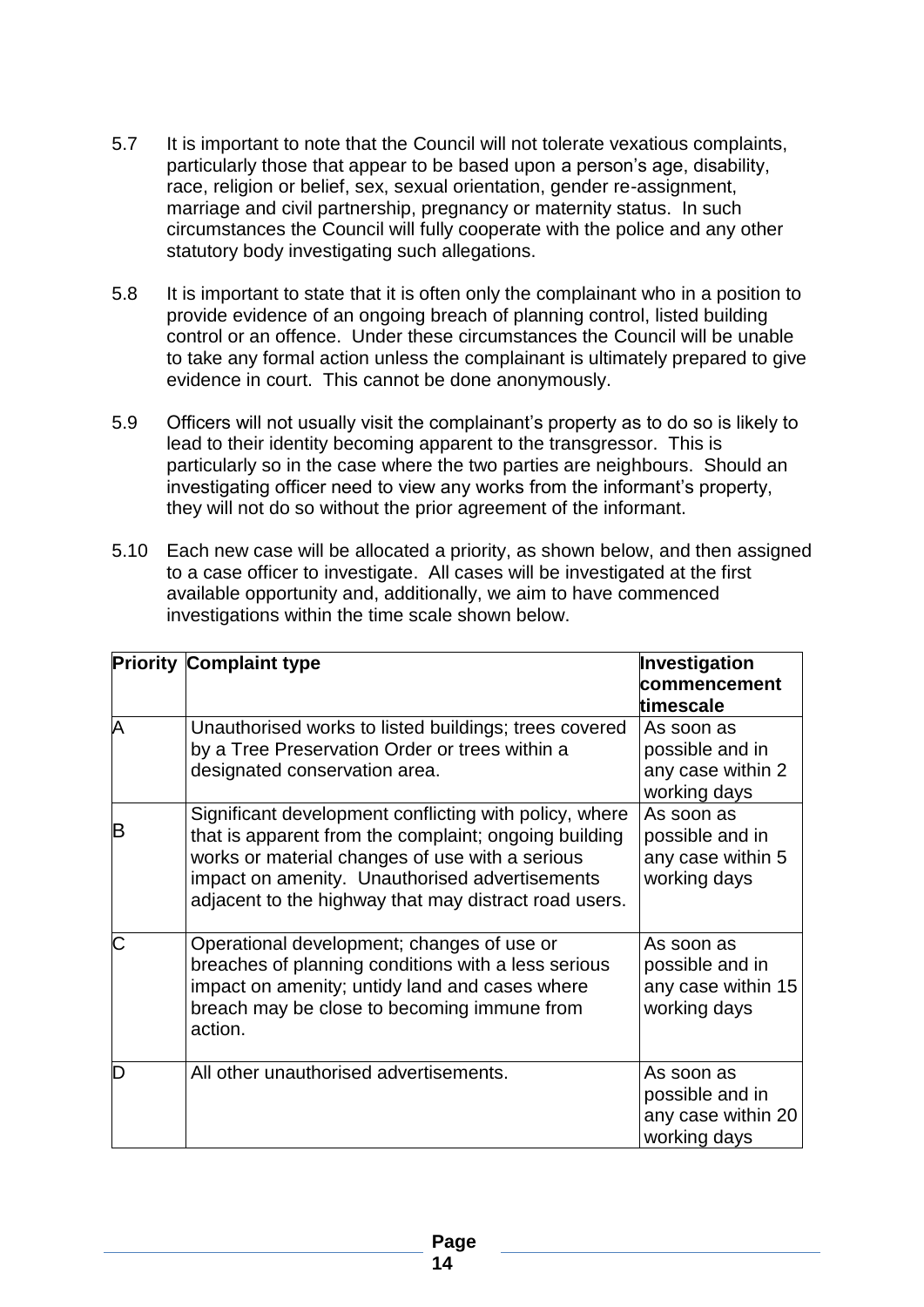- 5.11 The timescale for completing an investigation varies depending on the complexity of the case, workloads of officers and the need to regularise the alleged breach of planning control. We will try to notify the complainant at significant points in the investigation. However the statutory process we have to follow means that, quite often, extended periods of time will pass without any apparent progress. For example where the Council has to allow time for a planning application to be prepared and submitted, and then determined, a period of four months may be typical. Serious cases that result in the service of formal notices, a resultant appeal and possible challenges through the courts can, and do, take many years to resolve.
- 5.12 It is important to emphasise that statutory notices can only be issued in relation to confirmed breaches of planning and listed building control. It is not possible to issue any enforcement notices for anticipated breaches of planning or listed building control.

### **6.0 Investigating alleged breaches of planning control**

- 6.1 The investigation methods used will vary depending on the nature of the case and the information available to the case officer but they will include some or all of the following steps:
	- Researching the planning history of the site and any planning constraints that apply; for example, the Green Belt or property within a Conservation Area;
	- Conducting a site visit to gather information on the alleged breach;
	- Discussions with the owner/occupier of the site;
	- Initial letters to the owner/occupier and/or their agent;
	- Collection of evidence;
	- The use of statutory powers to require the provision of information such as the details of anyone with an interest in the land; the details of anyone using the land and the detailed breakdown of the use of land and buildings.
- 6.2 As the investigation progresses the Council will be able to establish whether there is a breach of planning control and, if there is, whether any further action is appropriate. If there is no breach, or the breach is of a trivial or technical nature, the Council will not take any further action and the complainant will be notified of the outcome.
- 6.3 Where a breach of planning control is ongoing, such as building works continuing, officers may recommend to transgressors, or their agents, that works cease until the matter is finally resolved. In these cases officers will point out that any further works must remain at the owners risk as those works may be required to be removed at a later stage.
- 6.4 Enforcement officers have wide ranging powers of entry to land and buildings if they suspect a breach of planning control or unauthorised works to a listed building. Officers can enter land and buildings, taking with them any other persons as may be necessary (e.g. locksmiths, contractors, police officers)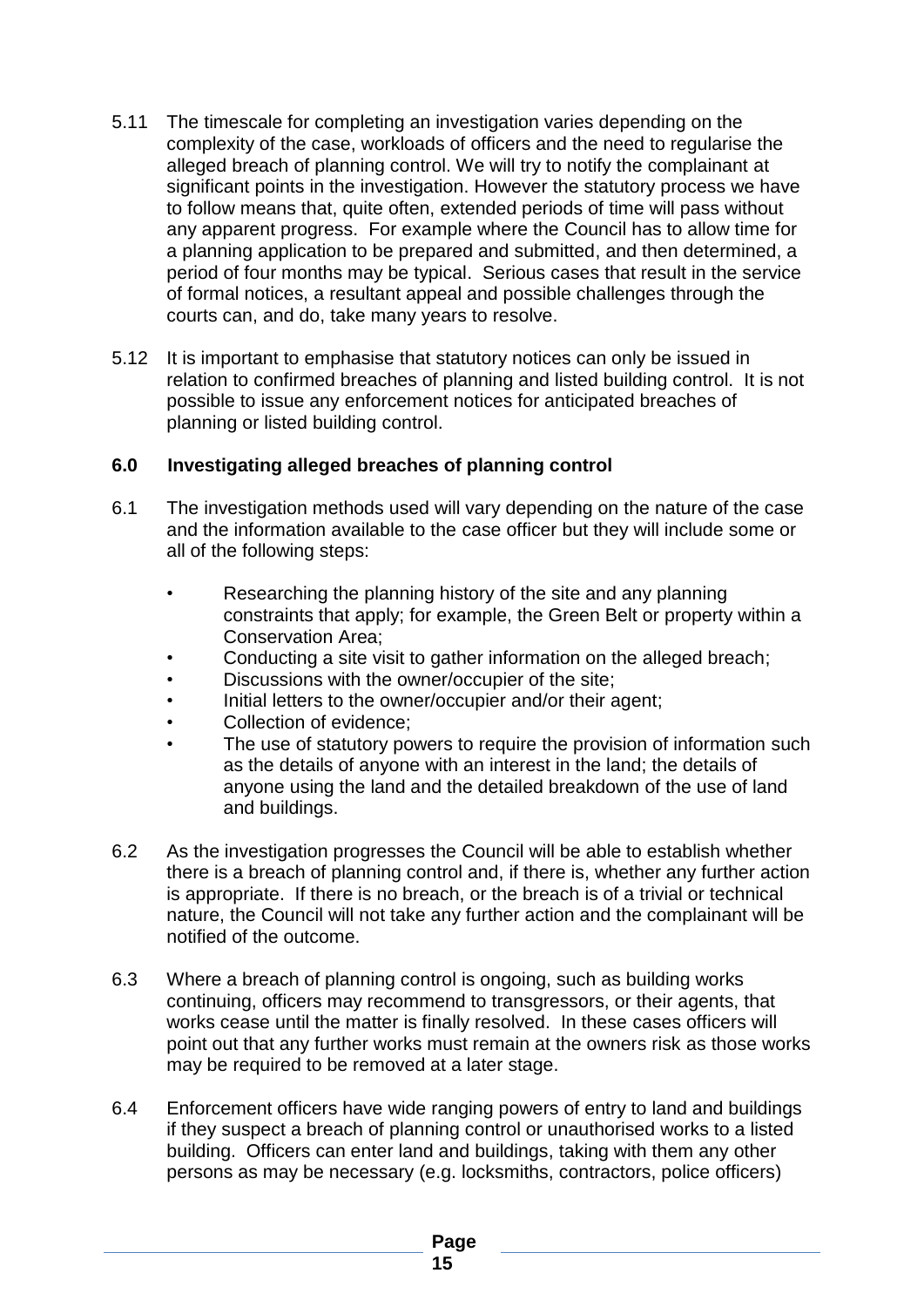without the need to give prior notice, with the exception of dwellinghouses where they are required to give 24hours notice. Such notice will usually be given in writing. It is a criminal offence to obstruct an officer exercising their right of entry.

# **7.0 Expediency of taking Formal Enforcement Action**

- 7.1 Government policy is clear that it is inappropriate for the local planning authority to take enforcement action against breaches of planning control which are technical in nature or where there is little harm in planning terms. Additionally case law**<sup>1</sup>** requires that the decision to take enforcement action should not be taken by the Council to protect or further a private interest in another piece of land.
- 7.2 Paragraph 3-11 of the DETR Enforcement Good Practice Guide states that *"the question of 'expediency' is a discretionary matter on which the LPA* [local planning authority] *must themselves decide in the particular circumstances of each case.*".
- 7.3 Given the finite resources available to the planning enforcement section, it is important to prioritise cases to ensure that there is sufficient officer time to enable serious cases to be adequately progressed. However it is also necessary to adequately explain to complainants, and others, why a decision not to take action has been taken in a particular case. The word 'expedient' is a technical term used within planning legislation and it is often not easily understood in the context of a specific case.
- 7.4 It is important that officers do not spend longer than necessary investigating complaints where, in the final analysis, it is not expedient to take formal action. The unnecessary investigation of such matters reduces the amount of officer time available to investigate the more serious cases.
- 7.5 Accordingly, where there is, or is likely to be, a breach of control, officers will assess the expediency of taking formal action following their first site visit.
- 7.6 The decision to continue an investigation at that stage will not prejudice the ability of officers to re-assess the matter at a later stage should further investigation and evidence indicate that to be the correct course of action.

# **8.0 Formal Enforcement Action**

- 8.1 When a breach of planning control has occurred, the next stage is to determine whether it is in the public interest to take formal enforcement action. If it is not then no further action will be taken and the file will be closed.
- 8.2 When an officer considers that a breach of planning control may be acceptable or lawful, a planning application or an application for a certificate of lawful use or development may be invited. Such applications provide the

<sup>1</sup> <sup>1</sup> Perry v Stanborough (Developments) Ltd and Wimborne DC and Dorset CC [1978] JPL 36.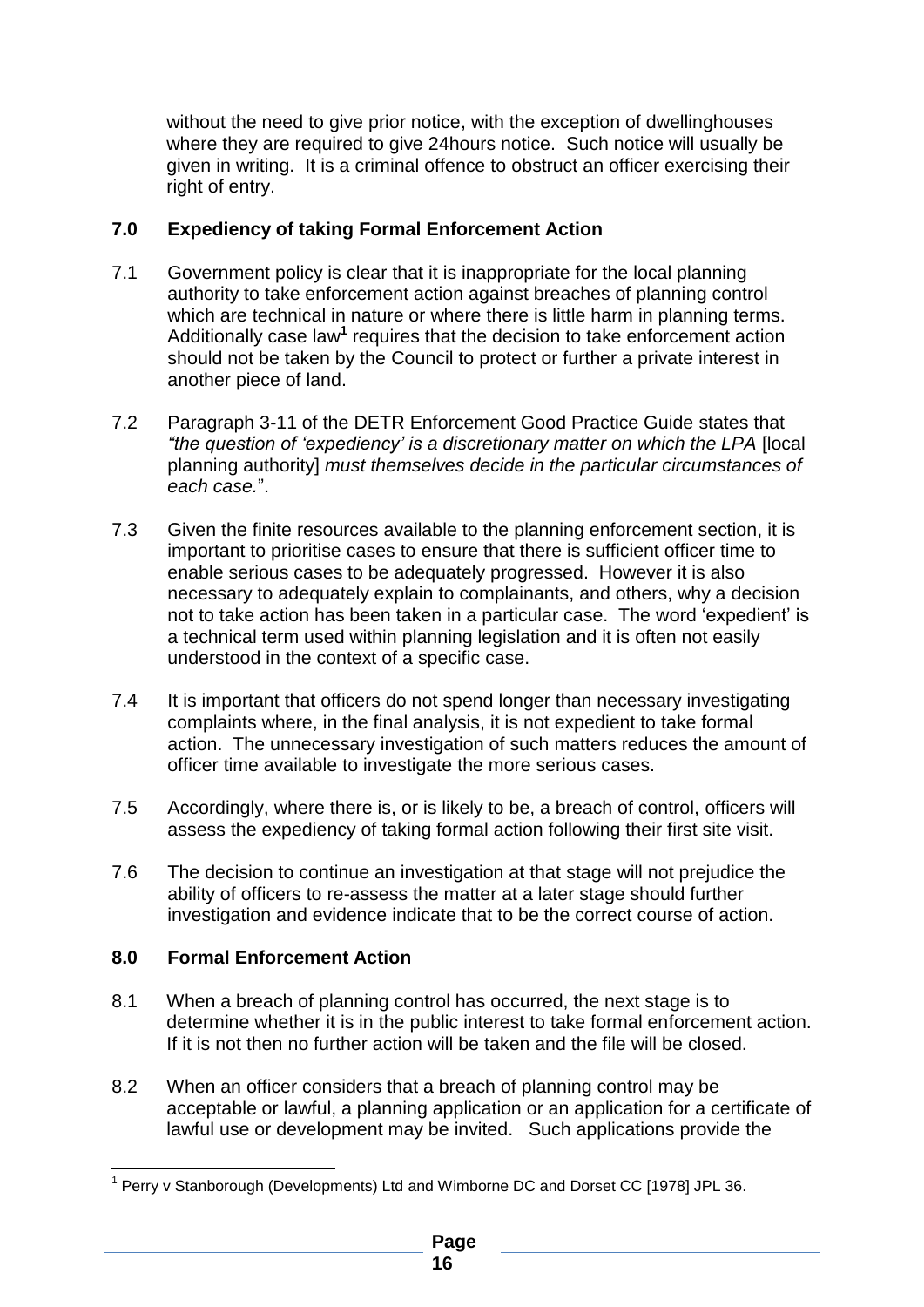Council with sufficient details to fully consider and determine the matter, leading to the formal decision of the local planning authority.

- 8.3 If the 'breach' is acceptable in planning terms an application will be invited but if it is not forthcoming, no further action will be taken as local planning authorities cannot use enforcement powers merely to regularise development which is acceptable in planning terms. However the owner or occupier of the land may be told that without a specific planning permission they may be at a disadvantage if they subsequently wish to dispose of their interest in the land and have no evidence of any permission having been granted for any development comprising an important part of the valuation.
- 8.4 The Council will consider the use of a planning obligation under Section 106 of the Town and Country Planning Act 1990 (as amended) where that is sufficient to make a breach of planning control acceptable. The costs of any such proposed agreement will be borne by the transgressor.
- 8.5 The Council will allow up to two months for the submission of retrospective applications, although this may be varied in exceptional cases. Although applications may be invited retrospectively, this does not imply that planning permission will be granted; any application invited will be judged on its own merits, just as with any other application submitted, and it may, therefore, be refused if contrary to policy.
- 8.6 Applications will not be invited where it is clear that planning permission would be refused but the Council cannot prevent such applications from being submitted and must deal with them as with any other application.
- 8.7 In many cases, particularly those involving householder developments, there may be opportunities to resolve the matter by negotiation without the need for either planning permission or formal notices. Examples of this include reducing the height of an outbuilding or extension so that it complies with the requirements of 'permitted development' (works not requiring the submission of a planning application to the Council); altering or removing signs so that formal advertisement consent is not required and relocating development to a more suitable location. Such negotiated compliance is the approach the Council will adopt wherever possible. Officers will set time limits for such remedial action depending on the type and scale of the breach.
- 8.8 Should negotiation fail to persuade the owner or occupier of the site to remedy the harmful effects of the breach voluntarily, further negotiations will not be allowed to hamper or delay whatever formal enforcement action may be required to make the development acceptable on planning grounds, or to compel it to stop.
- 8.9 Where there are different types of action that may be taken with regard to a breach of planning or listed building control the Council will consider what the most appropriate form of action to take is.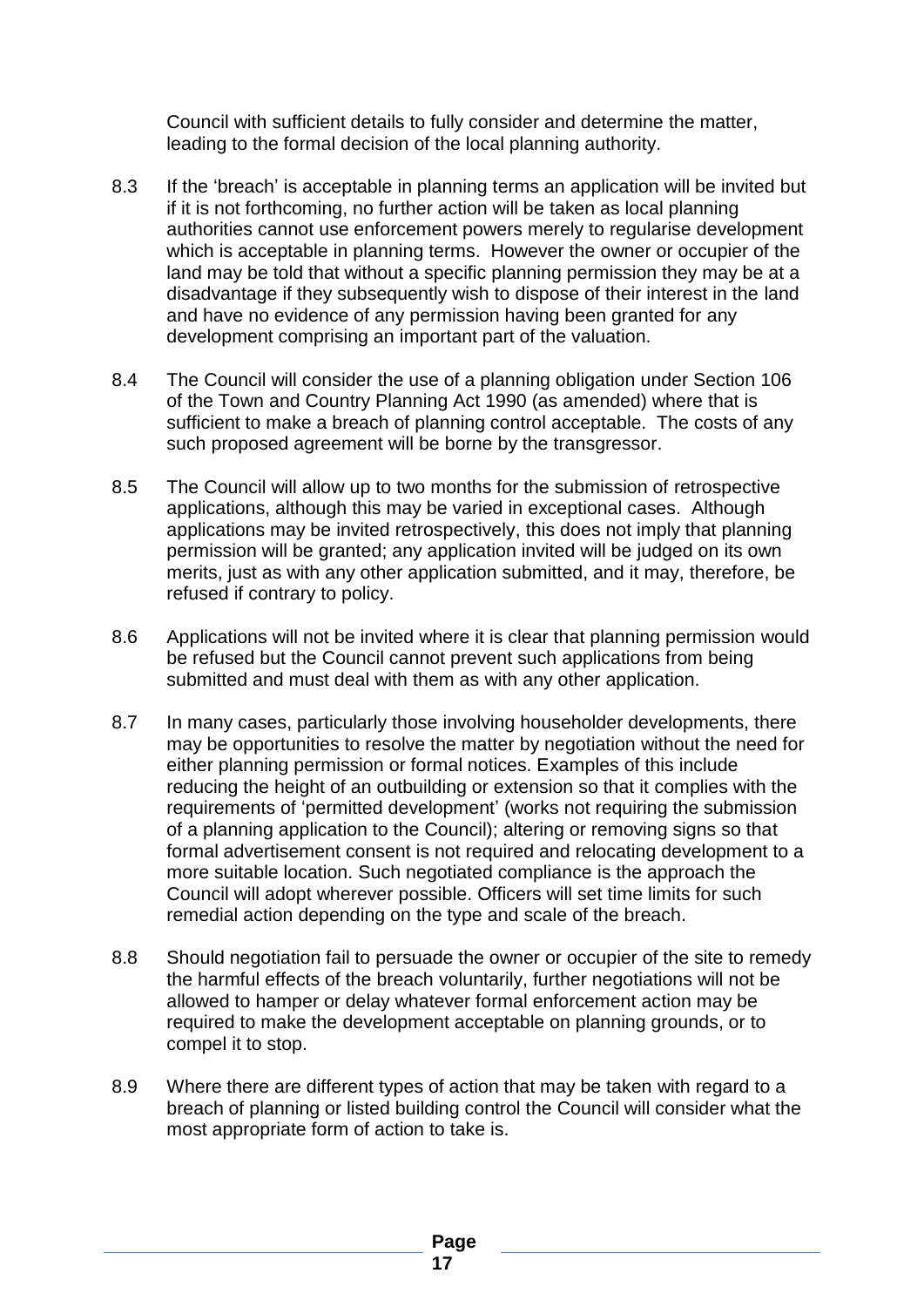- 8.10 Those who receive formal enforcement notices enjoy a right of appeal, in most cases, against that notice and the Council must always be able to demonstrate both to the Planning Inspectorate and the courts that it has acted both reasonably and in accordance with the development plan.
- 8.11 In the most serious cases the Council is committed to take firm and speedy action to remedy breaches of control and will consider the use of stop notices and seeking injunctive relief from the courts. Such significant steps will only take place where it is proportionate to the harm caused by the breach.

# **9.0 Immunity Time Limits**

- 9.1 Breaches of planning control become immune from enforcement action, and lawful, if they have been in existence for a given length of time. The relevant time limits are:
	- 4 years for operational development (physical development of the land such as buildings, extensions and fences);
	- 4 years for changes of use of an existing building to a single dwellinghouse; and
	- 10 years for any other breaches of planning control. These are mainly material changes of use of land and breaches of planning conditions.
- 9.2 However, Section 124 of the Localism Act 2011 has introduced a new power for local planning authorities which overrides the above time limits in certain circumstances. If the apparent breach of planning control , has (to any extent) been deliberately concealed by any person or persons the Council may apply to the local Magistrates for a planning enforcement order. Such an order gives the Council a further year (known as a 'the enforcement year') to issue and serve a planning enforcement notice irrespective of the time limits referred to above.
- 9.3 Furthermore case law<sup>2</sup> states that dishonest conduct by an individual may mean that they could not rely on the time limits contained in the time limits contained in Section 171B of the Town and Country Planning Act 1990.

# **10.0 Freedom of Information and Environmental Information Regulations**

10.1 The personal details of planning enforcement complainants and the files relating to each case are confidential. This situation has not been altered by publication of the Freedom of Information Act 2000 or the Environmental Information Regulations 2004. However, depending upon individual circumstances, the Council or the Information Commissioner may decide that access to a file is appropriate.

# **11.0 Matters that the Planning Enforcement Section Cannot Deal With**

<sup>1</sup>  $2$  Secretary of State for Communities and Local Government and another v Welwyn Hatfield Borough Council [2011] UKSC 15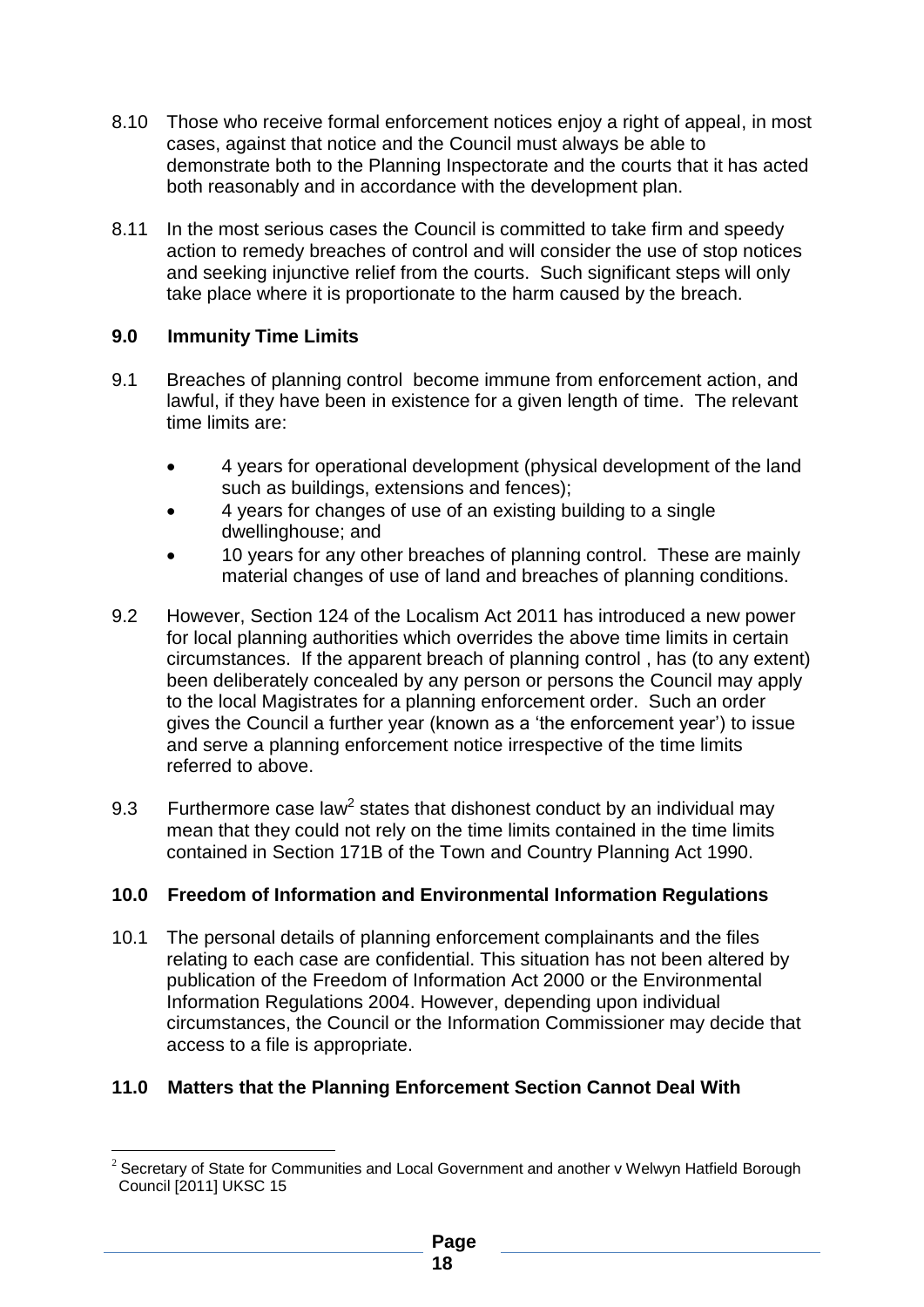- 11.1 Planning enforcement officers cannot investigate matters which fall outside their statutory remit. These excluded matters include the following:
	- Civil issues, including boundary disputes or the enforcement of covenants. Customers should obtain advice from a solicitor or the Citizens Advice Bureau with regard to such issues;
	- The use of, or development on, adopted highways, pavements or highway grass verges or the siting of advertisements on them. These matters are dealt with by The Highways Department of Hertfordshire County Council;
	- Small scale business activities carried out from home;
	- Dangerous structures. The Building Control Section of the Council deal with these;
	- Any internal works to buildings which are not listed buildings;
	- The lopping or removal of trees or hedges which are not located in a Conservation Area or covered by a Tree Preservation Order;
	- The painting of the exterior of an unlisted house whatever the colour.
- 11.2 If a complaint is submitted to us in error, we will try to refer it to the correct place and/or tell the complainant of which authority or agency is best-placed to deal with their complaint. It is often better for the complaint to contact outside agencies personally as other agencies may have particular requirements for additional information which we are unaware of.

# **12.0 Monitoring and Review**

- 12.1 This plan will be periodically reviewed and will be updated in response to new legislation, guidance or other relevant information.
- 12.2 Changes required to section 2 of the Plan due to alterations to the Corporate Enforcement Policy will be made without further reference, as any alterations to the Corporate Enforcement Policy will already have undergone that process. Otherwise the reviewed plan will be approved by the relevant committee and cabinet and, if significant changes are required to the plan, then it will undergo a further consultation process.

# **13.0 Complaints**

Complaints or observations regarding the content or application of this planning enforcement plan should be made in writing to the Development Management Service Manager at the address below;